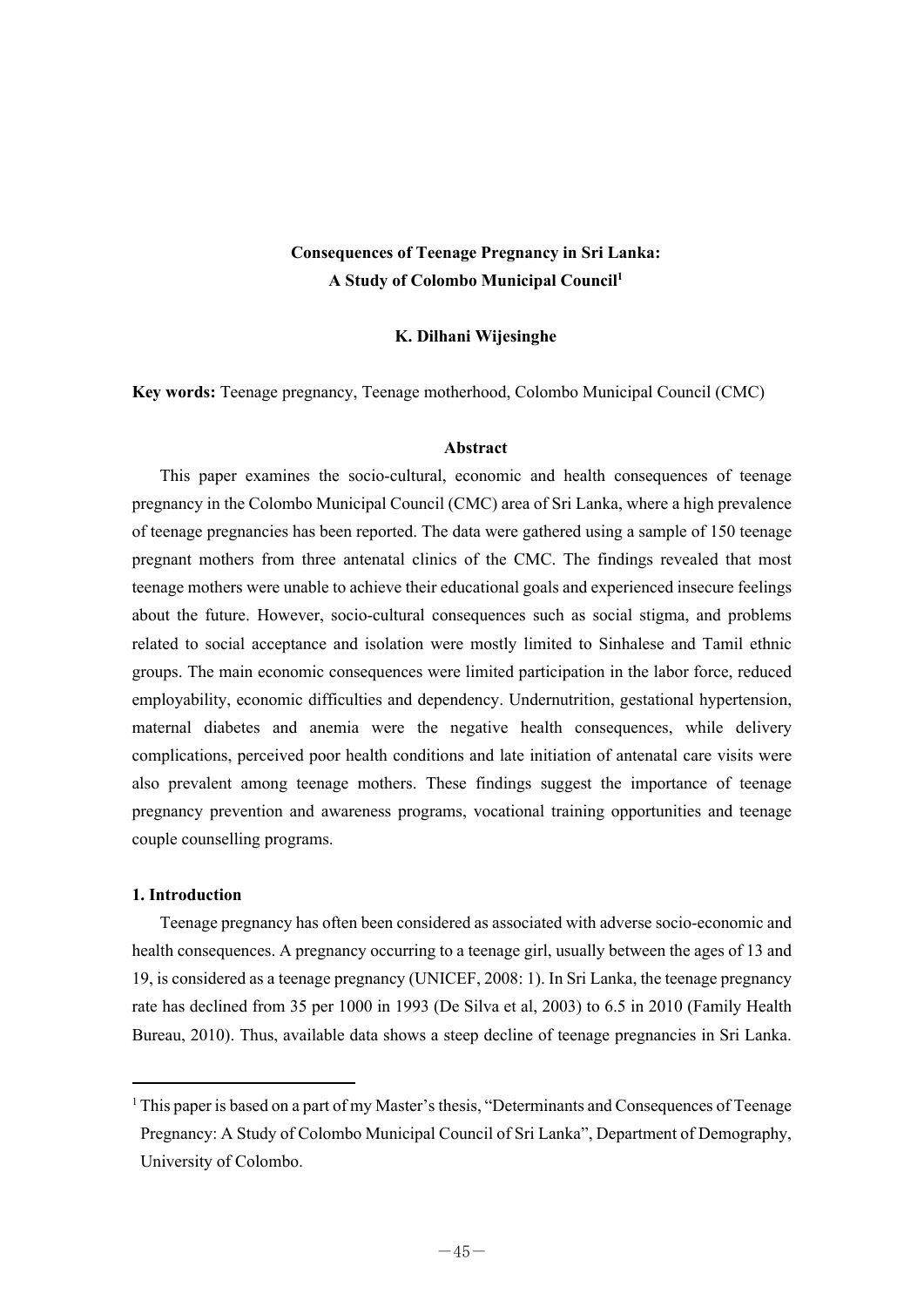Despite this decreasing trend, a high prevalence of teenage pregnancies was reported in Northern and Eastern provinces of Sri Lanka due to the war and the lower socio-economic status of those areas. In addition, there were some districts and areas such as Anuradhapura, Polonnaruwa, Badulla, Moneragala, Ratnapura, Matale and Colombo Municipal Council (CMC) which showed higher levels of teenage pregnancies in 2010 (FHB, 2010). Particularly, the percentage of teenage births remained substantially higher (8.1% in 2012) in the CMC, a municipal governing body of the commercial capital and largest city (Colombo) of Sri Lanka, while Colombo district reported much lower (4.6%) teenage pregnancies (FHB, unpublished data)<sup>2</sup>.

Considering the relatively high prevalence of teenage pregnancies in the CMC area, a previous study (Wijesinghe, 2018) examined the factors associated with teenage pregnancies in the CMC area. The study revealed that the concentration of Moors (Muslims), lower education level with insufficient knowledge of reproductive health, mother's absence, lower socioeconomic background, influence of peers and social media, pre-marital sexual relationships, influence of negative social trends, and poor relationship with parents were the risk factors associated with teenage pregnancies in the area. As teenage pregnancy has often been considered as a social problem with serious implications for maternal and child health, this study examines the consequences of teenage pregnancies in the CMC area.

The study uses an interviewer administered questionnaire to collect data regarding the sociocultural, economic and health aspects of teenage pregnancy. The sample is comprised of 150 pregnant mothers attending three antenatal clinics in the CMC. These mothers were between 16 and 24 years of age and had experienced a teenage pregnancy. The findings of the current study will be useful to make the policy makers aware of options to minimize the negative consequences of teenage pregnancies.

### **2. Empirical literature on teenage pregnancies**

The accumulated empirical literature on teenage pregnancy has mainly identified socioeconomic and health consequences of teenage pregnancy. Negative consequences would mostly emerge due to physical immaturity, while socio-cultural and economic circumstances also have a great effect.

<sup>&</sup>lt;sup>2</sup> According to the Population Census conducted in 2012, the majority of population in Sri Lanka is Sinhalese (74.9%) followed by Tamils (15.3%) and Moors (9.3%). Within the Colombo Municipal Council, Sinhalese, Tamils and Moors constitute 36.7%, 31.5% and 29.4% respectively. The figures for the Colombo district are 76%, 11% and 10.7% respectively (Department of Census and Statistics, 2015).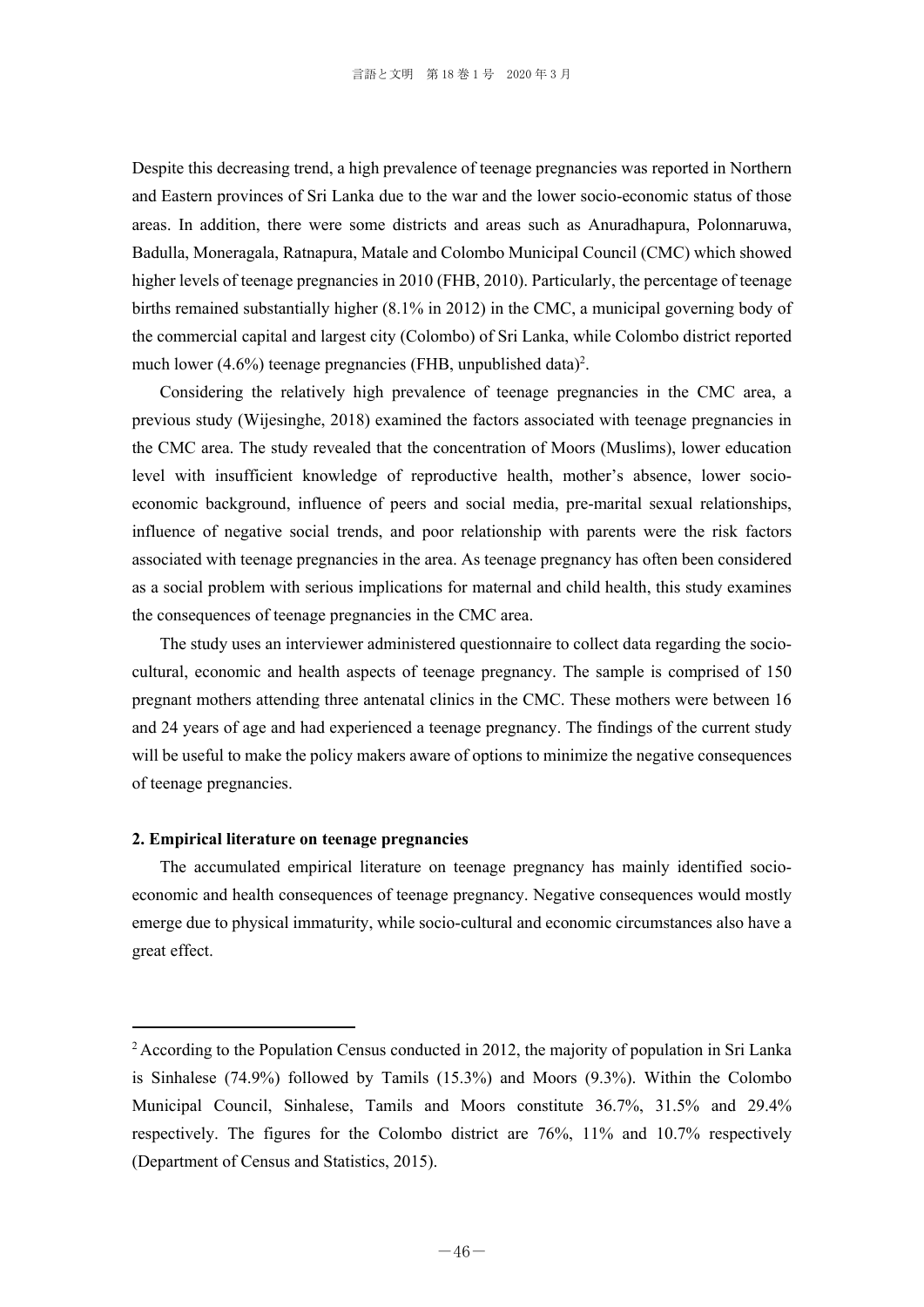Teenage child-bearing has adverse social consequences, particularly on female educational attainment, since women who become mothers in their teens are more likely to curtail education (Department of Census and Statistics, 2009). Within the socio-cultural milieu of Sri Lanka, the continuation of education after a conception is quite impossible and therefore, the educational disruption is more common among teenage mothers (Wijesinghe, 2018). Further, Littlejohn (1996) describes social costs of teenage pregnancy such as interference in the process of transition into adulthood, potential grief and guilt associated with an abortion or adoption, and social isolation. Moreover, teenage mothers are more likely to be unemployed due to their limited education. As a result of reduced employability, the association between teenage pregnancy and poverty has been well documented (UNICEF, 2008; Slowinski, 2001; Littlejohn, 1996; Maynard, 1995).

There is a great deal in the literature on the adverse health consequences of teenage pregnancy. Young women often are unaware that they are pregnant and most teenage pregnancies are unplanned. Thus, most of them delay entry to prenatal care (Martin et al, 2005). Antenatal care is a critical opportunity for health providers to deliver care, support and information to pregnant women (WHO, 2017). Currently there are a large number of programs through the maternal and child health clinics of Sri Lanka which lead to safe motherhood. Every woman should register with an antenatal clinic immediately after a conception. De Silva (1998) states that teenagers in Sri Lanka often report their pregnancies later than adult women and this behavior is associated with a lower level of psychological maturity and possession of fewer coping mechanisms. Several studies suggest that the most consistent risk factor leading to adverse outcomes is the inadequacy of antenatal care (Cunnington, 2001; Raatikainen et al., 2005). However, Cunnington (2001) argues that this is not because of antenatal care being particularly beneficial, rather those who entered late into antenatal care were those most disadvantaged in other ways. It may include potentially more vulnerable pregnant mothers who did not realize or sought to hide. Yet, Raatikainen et al. (2005) suggest that the high-quality maternity care system can reduce the obstetric outcome of teenage pregnancy implying the significance of adequate antenatal care for teenage mothers.

Cunnington (2001) suggests that anemia, pregnancy-induced hypertension, low birth weight, prematurity, intra-uterine growth retardation and neonatal mortality are the most frequently cited health consequences of teenage pregnancy. Pregnant teenagers are more likely to suffer from eclampsia and obstructed labor compared with women who become pregnant in their early twenties (De Silva et al., 2003). Moreover, teenage mothers have an increased risk of operative delivery (Ventura et al., 2001) and postpartum depression (Reid and Meadows, 2007; Irvine et al., 1997) compared to adult mothers. Maternal morbidity rates also tend to be high for teenagers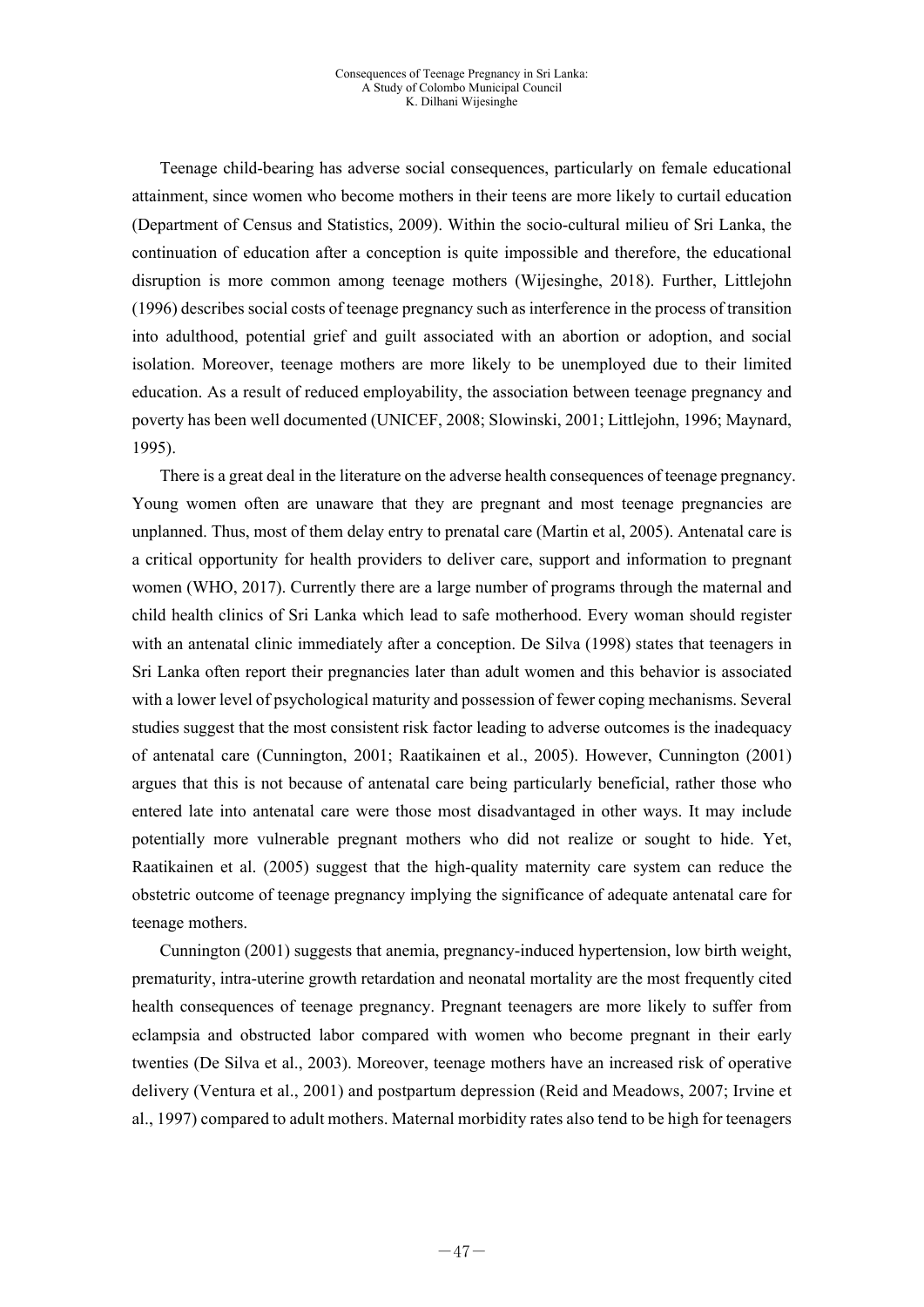(De Silva, 1998). Thus, teenage mothers have a higher risk for pregnancy related illnesses and deaths.

The risk factors associated with the babies of teenage mothers are also higher in comparison with babies of older mothers. Risk factors may be in many major areas of life including nutritional problems, school dropouts, poverty and physical or mental illnesses (Wijesinghe, 2014). Among these, birth weight is an exceedingly important determinant of an infant's survival as well as an indicator of a child's vulnerability to the risk of childhood illnesses. If birth weight is less than 2.5kg, such children have a higher risk of facing an early childhood death (UNFPA, 2012, p.10). The prevalence of low birth weight (LBW) is higher in Asia than elsewhere, predominantly due to maternal undernutrition (Muthayya, 2009). In fact, teenage mothers are at high risk of being undernourished due to the immaturity of the reproductive system (Bhan, 2019). Given the above, teenage pregnancy is associated with serious maternal and child health consequences.

Though numerous studies have revealed consequences of teenage pregnancy, most studies are based in other countries such as the U.S., the U.K., Australia, Finland and India. Though Perera and Silva (2012) have conducted a study in the CMC area to discuss the experiences of teenage mothers which deny their access to pregnancy support mechanisms, they have not examined the consequences of teenage pregnancies. Thus, it is clear that no previous study has investigated consequences of teenage pregnancies in Sri Lanka. Therefore, this will be one of the pioneer studies, which examines consequences associated with teenage pregnancies in the CMC area of Sri Lanka.

## **3. Methods**

Quantitative data for the current study were collected using an interviewer administered questionnaire as it ensures a higher response rate for answers to sensitive questions. All the women living in the CMC area who experienced at least one pregnancy before age 20 represent the entire population of the present study. Antenatal clinics which were managed by the CMC were chosen to collect data from teenage pregnant mothers, since pregnant mothers register and regularly visit those clinics. The authorization for the study was obtained from the Medical Director of the CMC. Out of 14 antenatal clinics in the CMC, Modara, Wasala and New Bazar clinics were chosen randomly and a sample of 150 respondents was selected using complete enumeration of all the eligible pregnant mothers attending the three antenatal clinics. As the number of mothers attending the clinics was mobile, uncertain and varied from day to day, interviews continued from  $1<sup>st</sup>$  November 2013 to  $10<sup>th</sup>$  December 2013 until a sufficient number of respondents were included in the study. From each clinic, a more or less equal number of respondents were included in the sample. Mothers' pregnancy cards were used to identify eligible mothers. The sample included currently pregnant mothers below age 20 (N=103), and 20 to 24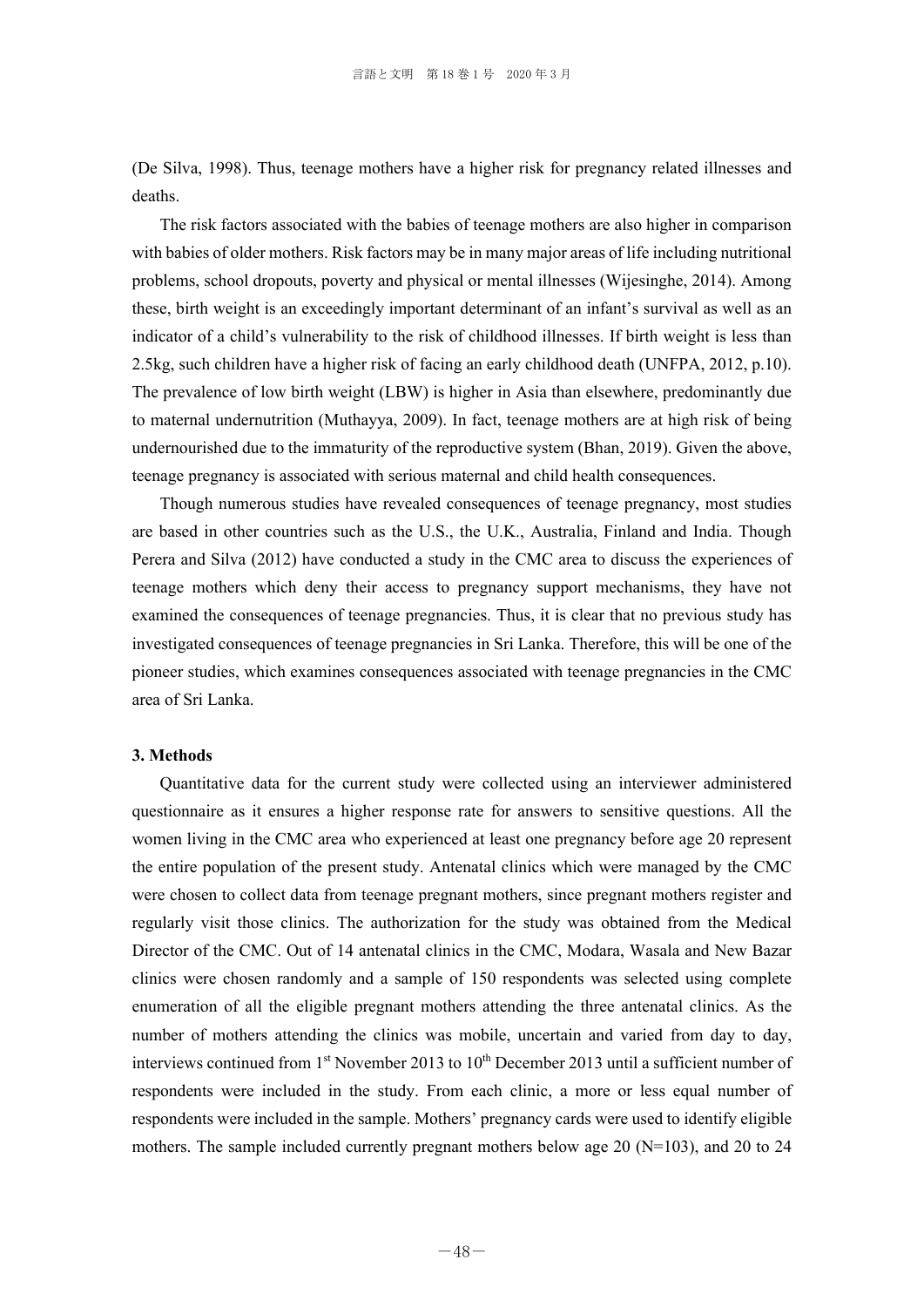years old (N=47), who had experienced a teenage pregnancy. Interviews were conducted in Sinhala medium by the author and two interviewers (a graduate and an undergraduate student). The two interviewers were trained by the author.

The study primarily gathered quantitative data with a few open-ended questions for supplementary qualitative data. The questionnaire was made in a structured manner and straightforward way to obtain specific answers. The questions included were identified and developed based on relevant literature and independently received advice from researchers and medical professionals. The questionnaire included questions on each individual's demographic and socio-economic characteristics, and the socio-cultural, economic and health consequences of pregnancy<sup>3</sup>. No previous study has adequately discussed social consequences and therefore, the current study paid particular attention to exploring social consequences. A pilot survey was conducted at Modara antenatal clinic to test the feasibility of the questionnaire. The pre-pregnant BMI is calculated using the height and weight of the teen girl at the very beginning of the pregnancy. When obtaining data from the mothers of 20 to 24 years of age who had previous pregnancies, the pre-pregnant BMI was calculated referring to the first pregnancy.

Each respondent's privacy and confidentiality were highly valued, as the current study involves human subjects. An information sheet was prepared including the purpose, procedures and relevant information of the study and the researcher. Prior to the commencement of the survey, prospective participants were asked to sign a written consent form to confirm their voluntary participation in the survey.

The socio-economic and ethnic composition of the respondents attending the three clinics did not differ significantly and therefore this study combined the results of all three clinics. Data analysis was performed descriptively using the SPSS software package and uni-variate, bi-variate and cross tabulation analysis were conducted.

#### **4. Findings**

#### **4.1 Individual and demographic characteristics of the respondents**

The respondents in the current study were between 16 and 24 years of age. Nearly 55 percent of the respondents were between the ages of 18 and 19 when their first pregnancy occurred (figure 1). A considerable proportion (23%) of mothers reported their second or third pregnancy by the age of 20.

<sup>&</sup>lt;sup>3</sup> Even though abortions contribute to teenage pregnancy and birth rate declines, the current study was unable to collect reliable data on induced abortions due to the severely restrictive laws on abortion in Sri Lanka.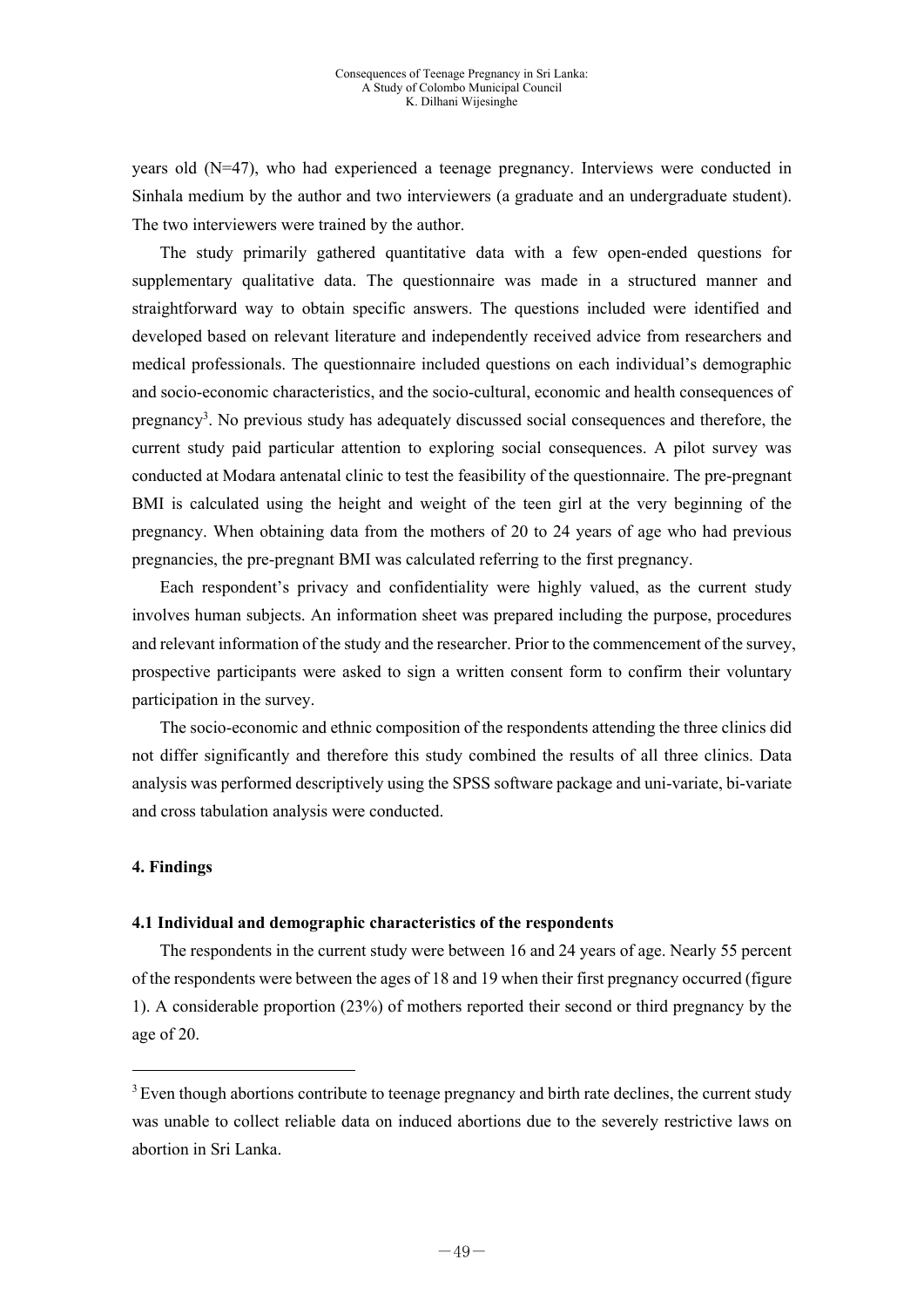



The sample of the current study manifested a very high concentration of Muslims, despite Muslims being a minority group (29.4%) in the area. Nearly 47 percent of the respondents were Muslims while 37 percent and 13 percent of the respondents were Sinhalese and Tamils respectively. Thus, a high prevalence of teenage pregnancy was reported from Muslims in the area. The education level of the respondents was relatively low with more than 50 percent of them having obtained primary or up to grade 6 to 11 education. About 65 percent of respondents got pregnant as a result of a love marriage or a love affair. The rest were arranged marriages and among them 73 percent were Muslims.

About 57 percent of respondents were married by age 18. The mean and median age at first marriage was 18.2 and 18.0 respectively. Other than the majority of Muslims who married before age 18, three respondents married before age 18 but had registered marriages stating false ages. Although marriage provides legal approval and social recognition to have sexual relationships and legitimate births, about 10 percent of the study population was never married. While living with their partners, most of them were waiting until the age 18 to legally get married. The crosstabulation analysis of age at first sexual intercourse and age at first marriage showed that 23 percent of the total number of married pregnant mothers ( $N= 136$ ) had sexual relationships prior to the marriage. Taking into account the mothers who were not married by the time of the interview, this percentage increases up to 30 percent.

A cross tabulation analysis of the age at first marriage and the age at first pregnancy (table is not shown) revealed that 14 percent of teenage mothers got pregnant prior to the marriage. Additionally, 55 percent of the total married mothers did not show even a single month of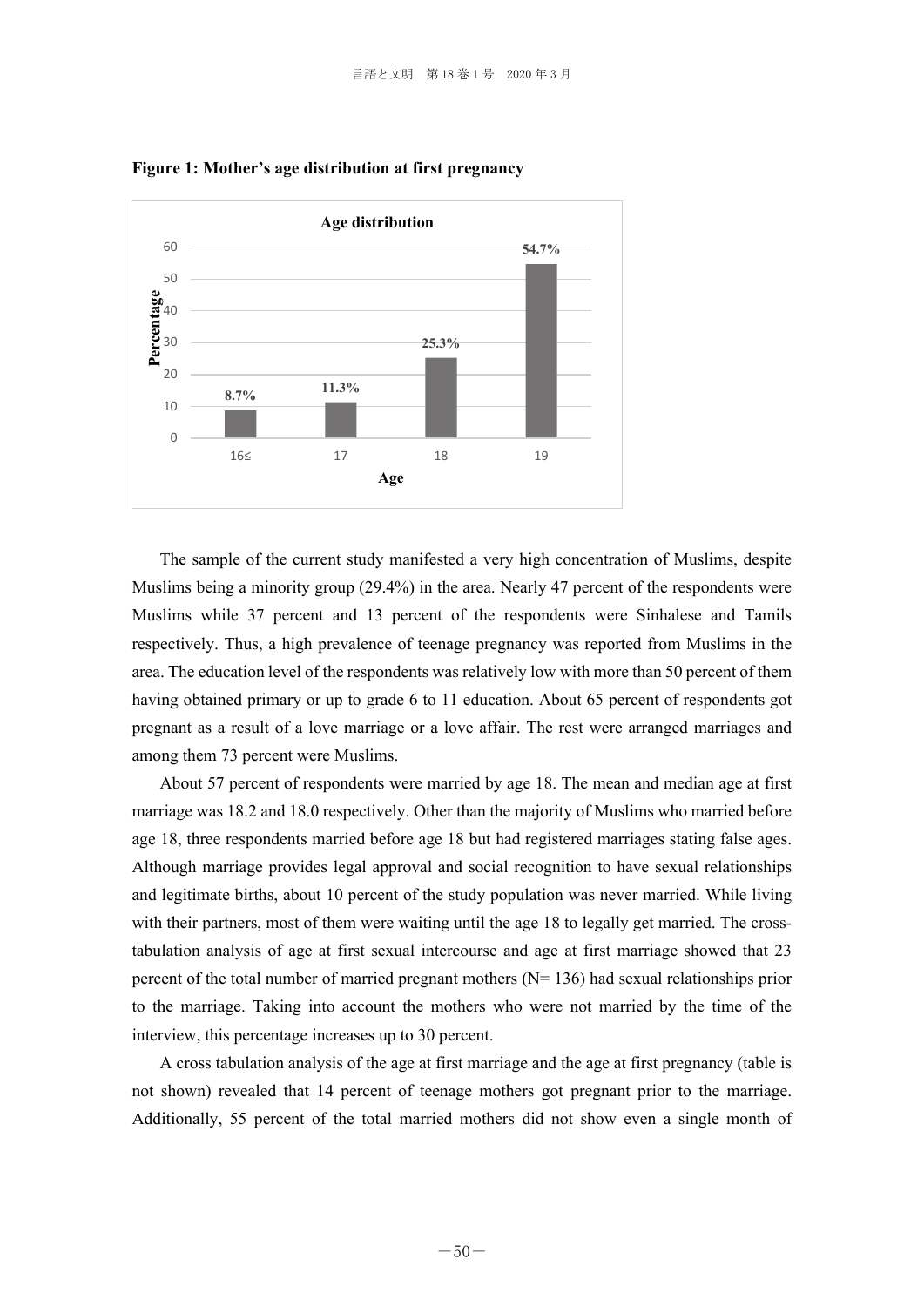difference in age at first marriage and age at first pregnancy. Thus, it implies that the majority of respondents got pregnant soon after marriage or got married just after becoming pregnant.

| Nature of<br>pregnancy | 1 <sup>st</sup> Pregnancy |               | 2 <sup>nd</sup> Pregnancy |               | 3 <sup>rd</sup> Pregnancy |       |
|------------------------|---------------------------|---------------|---------------------------|---------------|---------------------------|-------|
|                        | N                         | $\frac{6}{9}$ | N                         | $\frac{6}{9}$ |                           | $\%$  |
| <b>Planned</b>         | 73                        | 48.7          | 32                        | 56.1          | O                         | 60.0  |
| <b>Unplanned</b>       | 77                        | 51.3          | 25                        | 43.9          |                           | 40.0  |
| <b>Total</b>           | 150                       | 100.0         | 57                        | 100.0         | 10                        | 100.0 |

**Table 1: Planned or unplanned nature of pregnancies** 

More than half of first pregnancies (51%) to teenage mothers were unplanned (Table 1). Out of 150 respondents, 67 mothers had experienced their second or third pregnancy by the time of the interview and the  $2<sup>nd</sup>$  and  $3<sup>rd</sup>$  births appeared to be more planned than the first birth.

## **4.2 Socio-cultural consequences of teenage pregnancy**

Teenage mothers are more likely to face critical socio-cultural consequences due to the pregnancy and early motherhood. This is especially the case for teen girls who got pregnant out of wedlock and are vulnerable to numerous social issues. A little less than a fifth (17%) of the respondents have faced problems related to social acceptance due to a teenage pregnancy. They have been isolated from the neighborhood, friends or relatives. Moreover, about 19 percent of the respondents have experienced stigma on both mother and child. Among them, the majority occurred to the Sinhalese Buddhist community and as a whole more than 45 percent of Sinhalese Buddhist respondents have experienced stigma. The percentage of Tamils who have experienced stigma was only 12 percent while there was no evidence of stigma among Muslims. Accordingly, socio-cultural consequences of teenage pregnancy were mostly confined to Sinhalese Buddhist teen mothers. In fact, early marriages as well as early conceptions are socially accepted and admired within the Muslim culture. Since the majority of the study population were Muslims, reported social consequences were limited during the current study.

Cultural issues were also prevalent among teenage mothers as early marriages and early conceptions are not culturally accepted in Sri Lanka. Nearly 20 percent of respondents in the current study have faced cultural issues. Among them, the vast majority of respondents have been censured by family members, relatives and neighbors as they conceived prior to the marriage or married after becoming pregnant. Other cultural issues were negative perceptions of the mother due to the early marriage or getting pregnant without marriage. Additionally, the majority of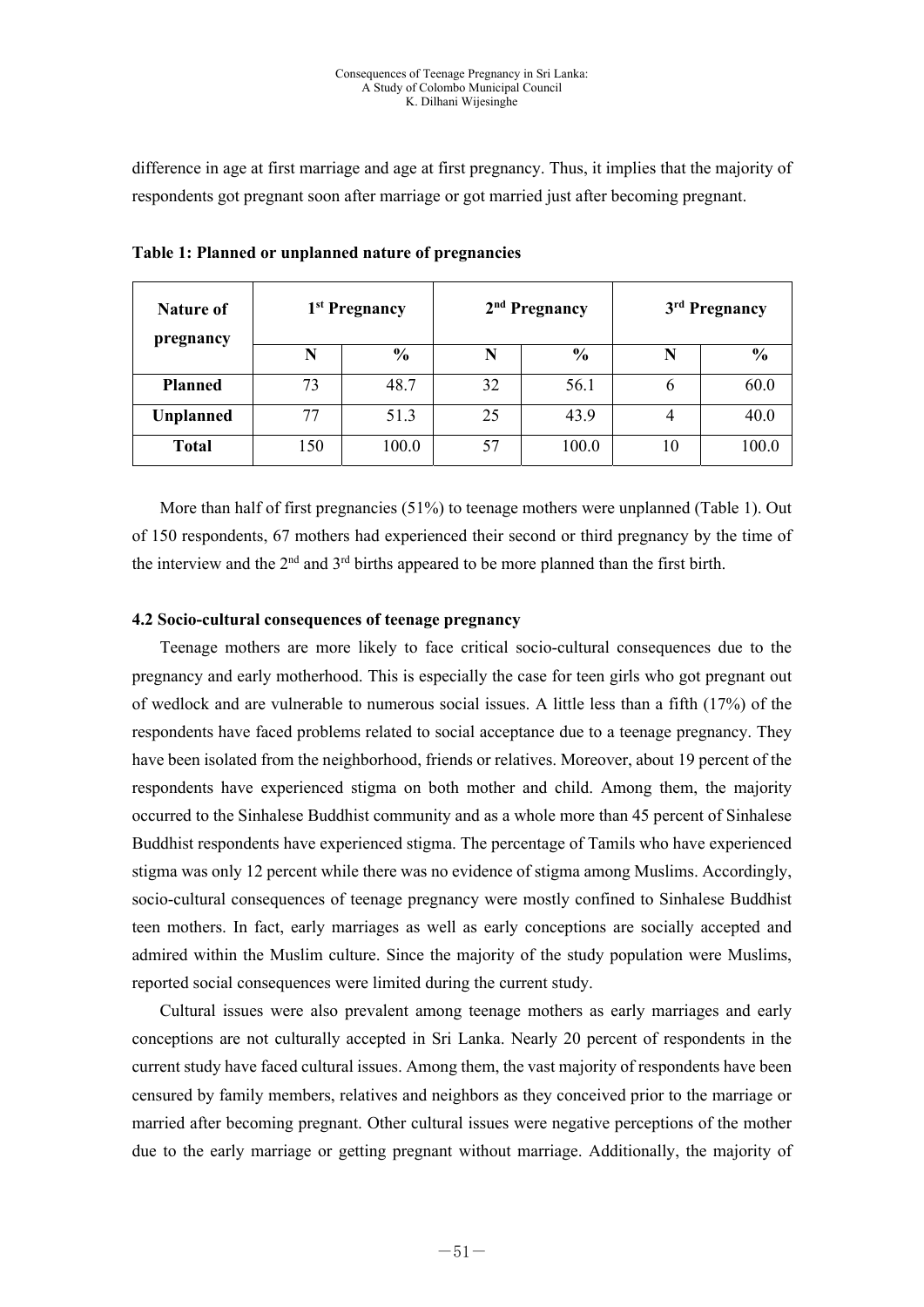respondents had to deal with social oppression due to the feeling of being socially unaccepted, disrespected, neglected or treated in an unfriendly manner by the parents or the community they lived in.

Family members of the teenage mother also may encounter negative impacts due to the socially unacceptable activity of their teen girls. Thus, censure and mental oppression could be focused on family members. The commonest situation was the censure of parents. As expressed by one respondent, whenever the young couple quarreled or caused a problem, the neighbors blamed the teenage mothers' parents but never blamed her or her spouse. In addition, the shame and sorrow felt due to the arbitrary marriage or unexpected pregnancies were the main issues faced by the family members.

Without any ethnic differential, more than one fifth of the respondents had to curtail their school education before achieving educational targets. Following a love affair, most of them wanted to get married. A few cases have been reported of dropping out of school education or other desired educational activities due to an unintended pregnancy.

Future arrangements of a teen girl can significantly change due to an unexpected pregnancy, and a limited knowledge of contraceptives can badly affect a teenager's entire future. During the current study, 16 percent of respondents revealed that their future arrangements had changed to a great extent after becoming pregnant with no significant ethnic differentials. Further, 23 percent of respondents had changed their future arrangements to some extent. Thus, nearly 40 percent of teenage mothers had to give up their future arrangements due to the pregnancy. About 57 percent of them reported that they could not fulfill their educational goals. Also, 30 percent of them were unable to have a permanent residence or decent living standard while 12 percent of respondents had to give up their intention to work. Additionally, some teenage mothers stated that they had lost their hopes and goals for the future including their chosen partner, marriage age and vocational education due to the pregnancy.

Stability and hope for the future are significant to explore as a part of the social consequences of teenage pregnancy. A total of 40 percent of respondents in the current study were unclear and anxious about their future. The main reason for the anxiousness was the fear of family dissolution in the future as almost all of them had family problems in day-to-day life. Other reasons were economic instability, fear of child delivery, emerging challenges due to lack of life experiences, the upbringing and education of children and absence of permanent housing facilities. In fact, uncertainty over the future was the most common feeling among teenage mothers.

#### **4.3 Economic consequences of teenage pregnancy**

Teenage mothers have a limited earning capacity and therefore, economic hardships were widespread among them. Only 5 percent of teenage mothers were employed at the time of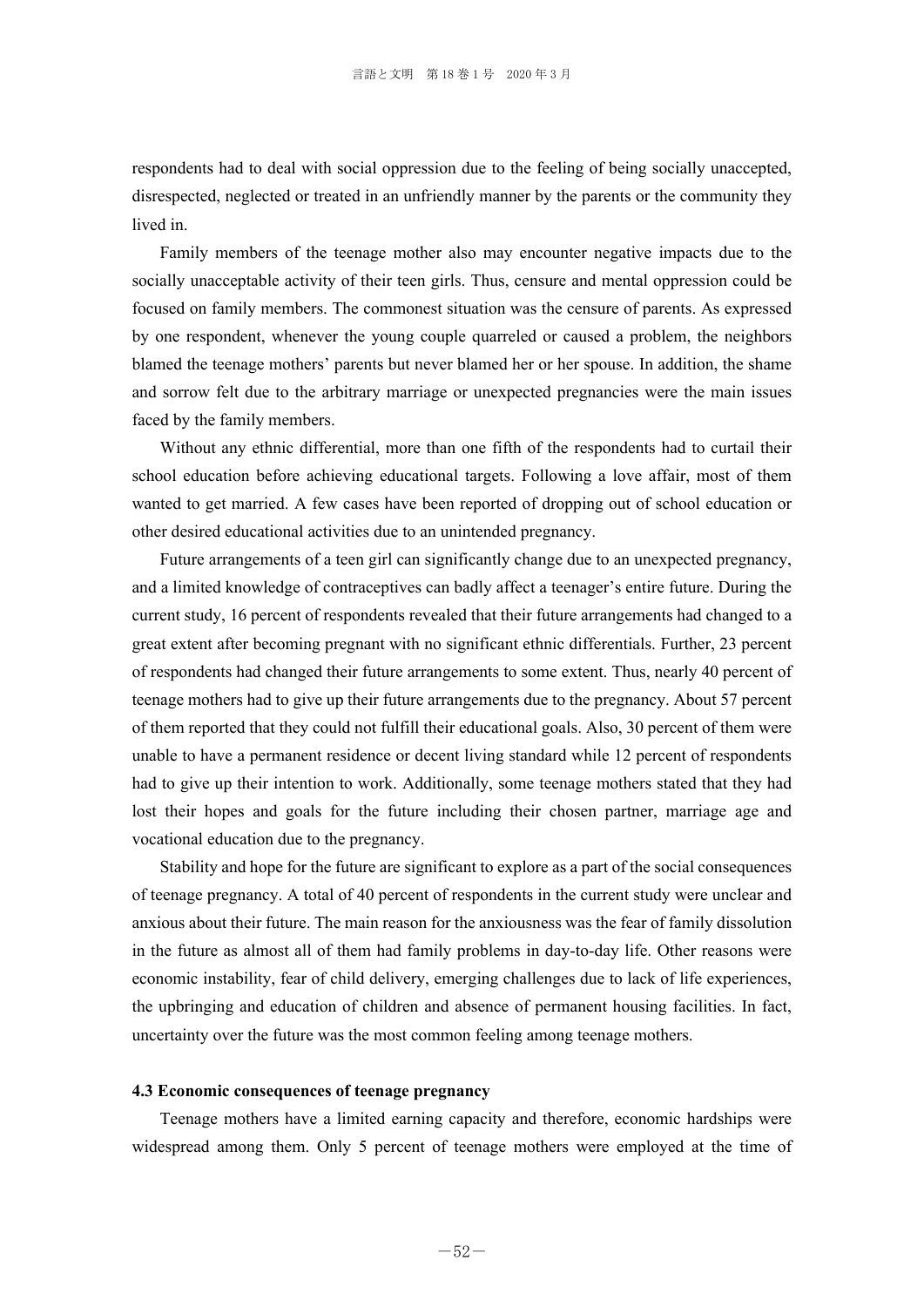interview while the vast majority of respondents were housewives. Notably, 46 percent of housewives were not employed because their spouses or partners were opposed. Also, 21 percent of housewives stated that their parent or guardian opposed their employment while 19 percent of respondents were unable to be employed due to the pregnancy or due to looking after children. The rest stated that they were not employed because of physical inconveniences owing to the pregnancy or their dislike toward work. Teenage mothers' reduced employability, which is associated with lower educational level and limited professional qualifications, could be the main reason for most economic consequences. The employability of teenagers can be increased by participating in vocational training after leaving school. Yet, the vast majority of respondents reported that they had never taken any vocational training. In the case of lone parenthood, teenage mothers have to face severe economic difficulties.

Almost all the employed respondents were employed in the private sector manufacturing (80%) and service (20%) industries. The most common employment sector among spouses were private (56%) and self-employment (24%) while government employments (6%) were rare. Considering the occupation of spouses, greater participation in service (36%), manufacturing (17%) and labor (19%) workers were prevalent. Further, the majority of self-employed spouses were employed in service industries. This implies that the government or white-collar employments are very rare among teenage couples and most couples were employed in primary jobs in the private sector.

The great majority of respondents (98%) stated that their spouse or partner is the chief wage earner in the family. Moreover, 71 percent of teenage mothers' main source of financial support was the spouse or partner, proving that teenage mothers are more likely to be dependent on the spouse or the partner. A substantial proportion of respondents (23%) revealed that their parents were the main financial providers. The rest  $(6%)$  reported having their main financial support from parents.

Household income is an important indicator which measures the standard of living. According to table 2, 37 percent of families of teen girls (37%) had a monthly income between Rs.10,001 and Rs.20,000. The percentage which received an income between Rs.20,001 and Rs.30,000 was 34 percent. The mean, median and mode of the income were Rs.28,447, Rs.25,000 and Rs.30,000 respectively.

The monthly expenditure incurred on household consumption needs is also vital to evaluate the financial position of the household. About 55 percent of respondents stated that their monthly expenses are between Rs.10,001 and Rs.20,000 (Table 2). The percentage which had less than Rs.10,001 was 12 percent. Accordingly, 67 percent of respondents seem to have less than Rs.20,000 monthly expenditure. The mean expenditure was Rs.20,527 while the median and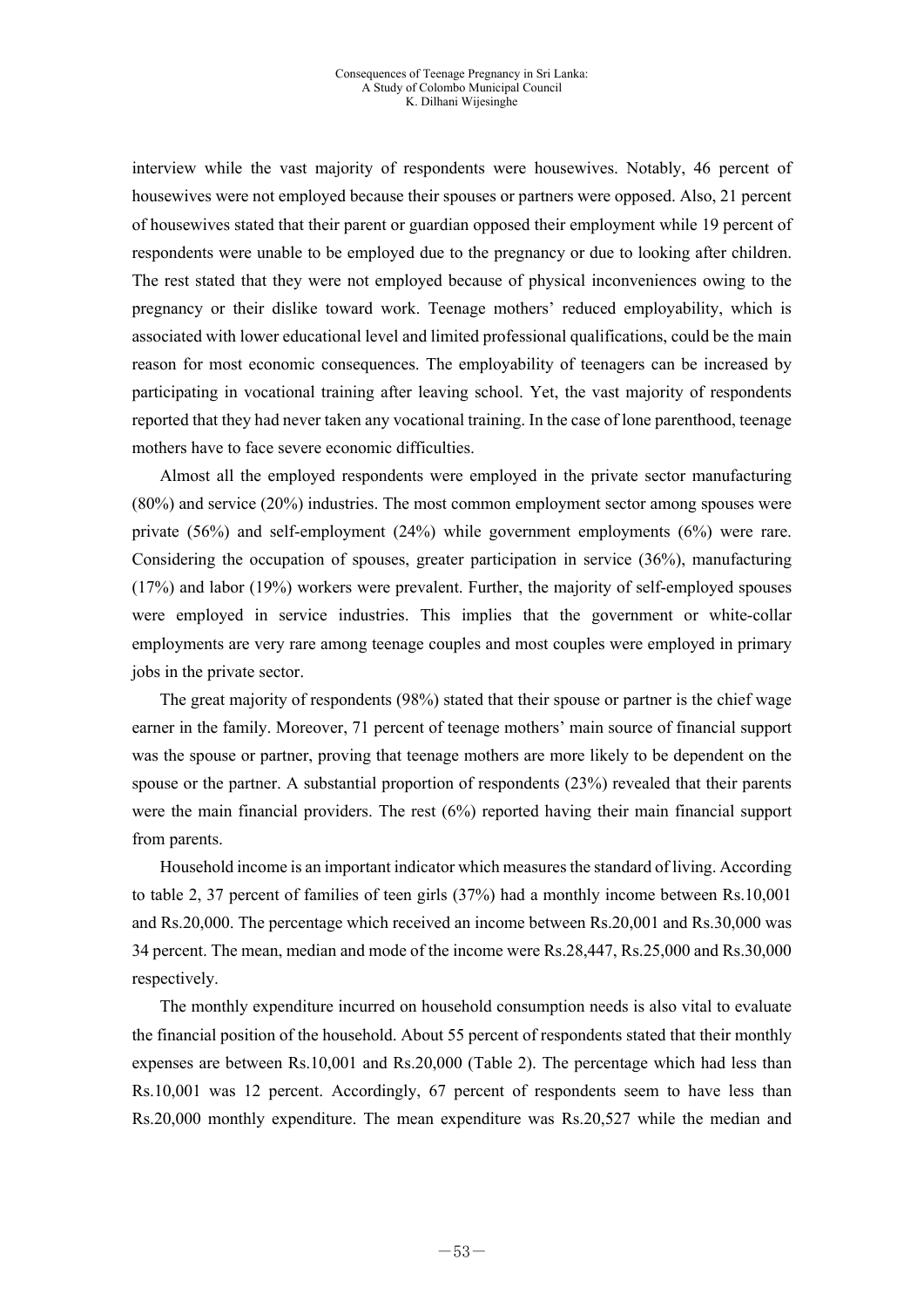mode of the expenditure was Rs.20,000. In addition, the average household size of the respondents was 3.25 while nearly 25 percent of families had more than five members.

| Currency           |               | Income     | <b>Expenditure</b> |            |  |
|--------------------|---------------|------------|--------------------|------------|--|
| (Rupees)           | <b>Number</b> | Percentage | <b>Number</b>      | Percentage |  |
| Less than $10,000$ | 3             | 2.0        | 18                 | 12.0       |  |
| 10,001-20,000      | 56            | 37.3       | 82                 | 54.7       |  |
| 20,001-30,000      | 51            | 34.0       | 36                 | 24.0       |  |
| 30,001-40,000      | 18            | 12.0       | 9                  | 6.0        |  |
| 40,001-50,000      | 10            | 6.7        | 5                  | 3.3        |  |
| More than 50,001   | 12            | 8.0        | 0                  | 0.0        |  |
| Total              | 150           | 100.0      | 150                | 100.0      |  |

**Table 2: Monthly income and expenditure status of the respondents** 

The current study inquired on economic hardships in the family to assess the economic wellbeing of teenage mothers. More than half of the respondents (53%) mentioned that they have faced severe or moderate economic difficulties. More than 40 percent of them accepted that there is a relationship between their pregnancy and economic difficulties. Most of them stated that the main reason for those economic difficulties was their inability to work due to the teenage pregnancy, while some teenage mothers who had already given birth revealed that the expenditure needs of children caused the economic difficulties. Overall, economic deprivation and instability were widespread among teenage mothers.

The cross-tabulation analysis of the ethnicity and economic difficulties of the respondents revealed that the Muslims reported economic difficulties less often than other ethnic groups. It is possible within the Muslim population as they believe that revealing family economic difficulties to outsiders is an insult to the husband. Though there were significant numbers of Muslim husbands who were doing primary jobs such as laborers, their wives also mentioned that they have no economic difficulties. In fact, nearly 70 percent of Sinhalese revealed that they have economic difficulties while only 44 percent of Muslims revealed economic difficulties.

#### **4.4 Health consequences of Teenage pregnancy**

Teenage pregnancy is widely discussed as an associated factor to adverse health consequences. Due to the immaturity of the reproductive system and maternal undernutrition, teenage childbirths often lead to complications.

Table 3 shows that more than half of the respondents (51%) were not at optimum BMI levels at the beginning of the first pregnancy. Fully 76 percent of mothers were in a low weight category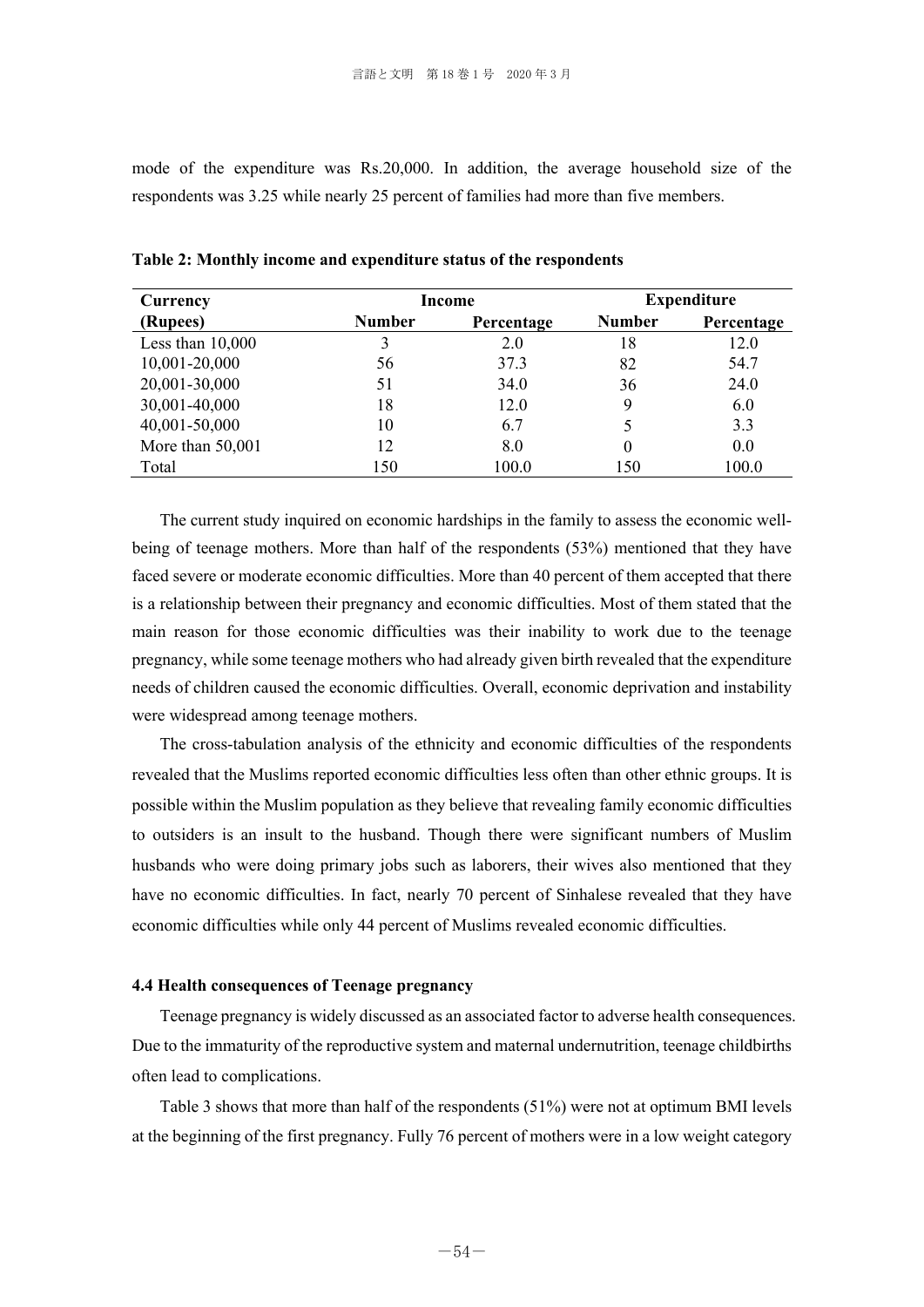(below 18.5 BMI level) while some of them had extremely low BMI values such as below 14. This implies that the inadequate nutritional status of teenage mothers can increase the risk of having a low birth weight baby. Likewise, most overweight mothers were experiencing serious health conditions due to obesity. Most of their BMI levels had unnecessarily increased with the pregnancy and birth control pills made the problem acute.

| Category                        | <b>Number</b> | Percentage |
|---------------------------------|---------------|------------|
| Low weight (BMI less than 18.5) | 58            | 38.7       |
| Optimum weight (BMI 18.5-24.9)  | 74            | 49.3       |
| Overweight (BMI 25-29.9)        | 11            | 7.3        |
| Obesity (BMI more than 30)      | 7             | 4.7        |
| Total                           | 150           | 100.0      |

|  |  | Table 3: Percentage distribution of teenage mothers according to their BMI status |  |
|--|--|-----------------------------------------------------------------------------------|--|
|  |  |                                                                                   |  |

Moreover, 12 percent of the study population had specific diseases such as maternal diabetes, malnutrition and anemia while the main reasons for such diseases were introduced as pregnancy, over-work at home and mental depression.

The current study revealed that 34 percent of the respondents' health status had changed due to the pregnancy. Most of them revealed that their health status had changed towards a worse situation while some respondents' health status had changed to a slightly better level. Additionally, 30 percent of respondents stated that their health status is worse relative to peers. This implies that a considerable proportion of teenage mothers were not in good health.

Despite the fact that early attendance at the antenatal clinic is significant to minimize the adverse outcomes of teenage pregnancy, 38 percent of teenage mothers in the current study had first visited the antenatal clinic after the third month of pregnancy due to unawareness, out of wedlock conceptions and pre-marital conceptions. This shows that teenage mothers are at risk of delaying their first antenatal clinic visit.

The past reproductive experiences of mothers who had children in their teens are also important to allow an exploration of the health complications of teenage pregnancy. In the current study, a total of 32 percent of respondents had experienced prior child births. Most of them faced significant delivery complications for the first birth. However, moderate complications were very prevalent at the second birth whilst serious complications were less prevalent. Thus, the trend was more serious complications at first delivery while more moderate complications at second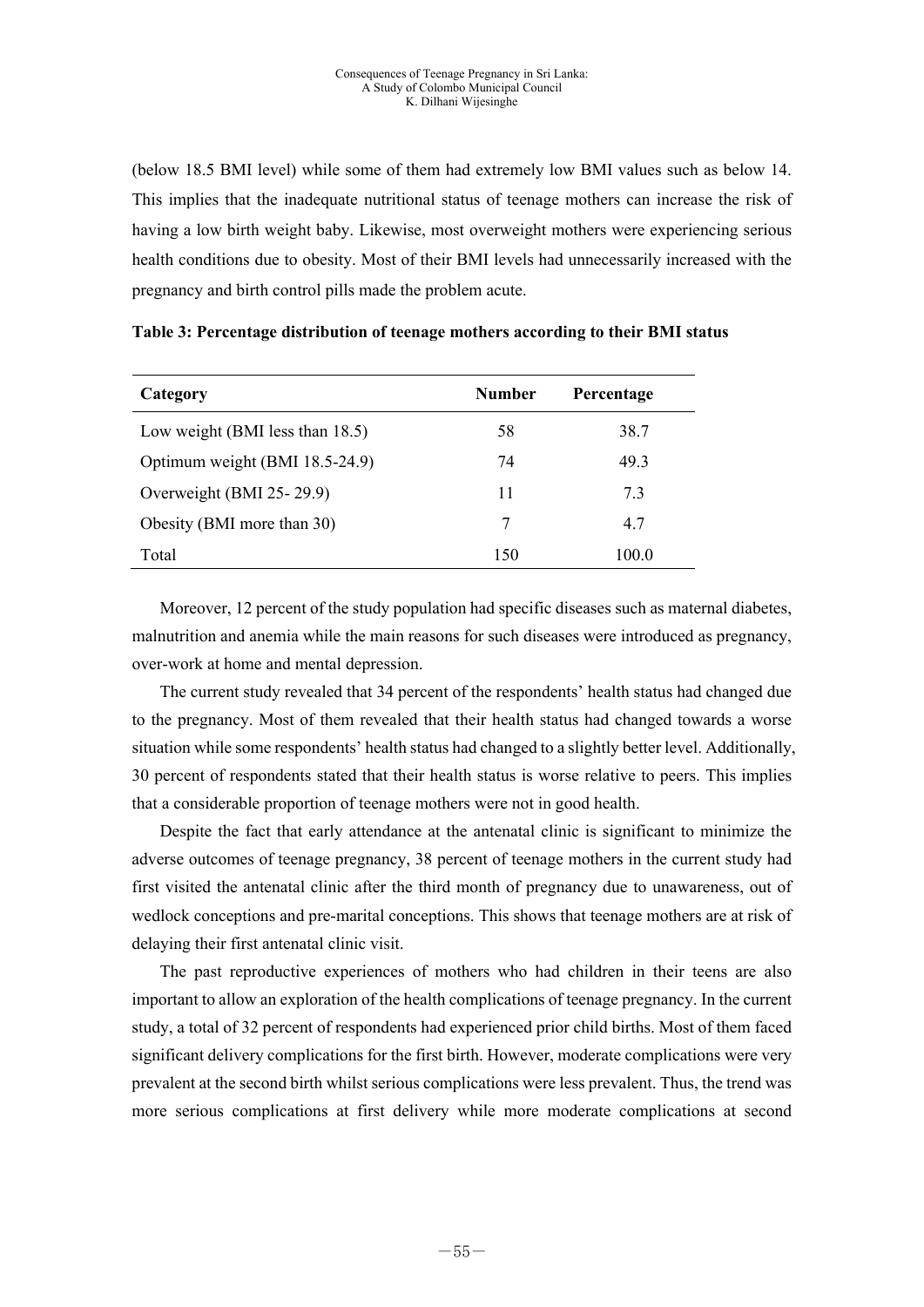delivery. It is possible to assume that with the increasing maternal age at second delivery, the reproductive system also matured reducing serious delivery complications.

The consequences of teenage pregnancy are not confined to the teenage mother but also the child may face various health issues due to their mother's immaturity. As revealed by the mothers who had previous births, about 20 percent of teenage pregnancies resulted in babies with low birth weight. However, in the analysis of weight at birth of the child more than 30 percent of children had weighed less than 2.5kg at birth. Moreover, a few cases (2.2%) have been reported of health complications such as respiratory difficulties at birth.

The mental health aspects are also important to investigate the health complications of teenage pregnancy. To have a good mental health condition, it is essential to have a physically and mentally healthy child. Even though no respondent was found with a mental disorder, about 53 percent of respondents felt depressed or sad very often or sometimes. Among them, about 36 percent had felt depressed or sad due to family problems. As teenage mothers are not physically and mentally mature enough to face and tolerate family problems, they are more vulnerable to anxiety and depression in response to stressful life events. Additionally, economic difficulties, loneliness, physical inconveniences, unhealthy perceptions and diseases, burdens of household chores and children, and illegitimate births may cause depression or sadness. Consequently, the possibility of having mental illnesses would be high among teenage mothers and such mental disorders can badly affect not only the mother but also the child.

#### **5. Discussion and conclusion**

The current study was conducted to examine the consequences of teenage pregnancy under the three main domains of socio-cultural, economic and health. The respondents were more likely to report low socio-economic conditions. The vast majority of respondents reported their first pregnancy between the ages of 18 and 19 implying that this is the most vulnerable period for teen girls. The Muslim concentration in the sample was emphasized and most of them were married very early, under Islamic law. The mean and median age at first marriage of the study population was 18. This implies that the teenage mothers are entering into marriage 5 years earlier than other women in Sri Lanka.

The social consequences of teenage pregnancy were mostly limited to Sinhalese and Tamils and most of them have experienced stigma while problems related to social acceptance and isolation were prevalent. Additionally, family members of the teenage mothers also encountered bad impacts such as censure, oppression, shame and sorrow. Educational disruption was also common among the total surveyed teenage mothers and it could be identified as a detrimental social consequence of teenage pregnancy in the CMC area. Nearly two-fifths of respondents had to change their future arrangements. Though feelings on future reflect the overall stability of the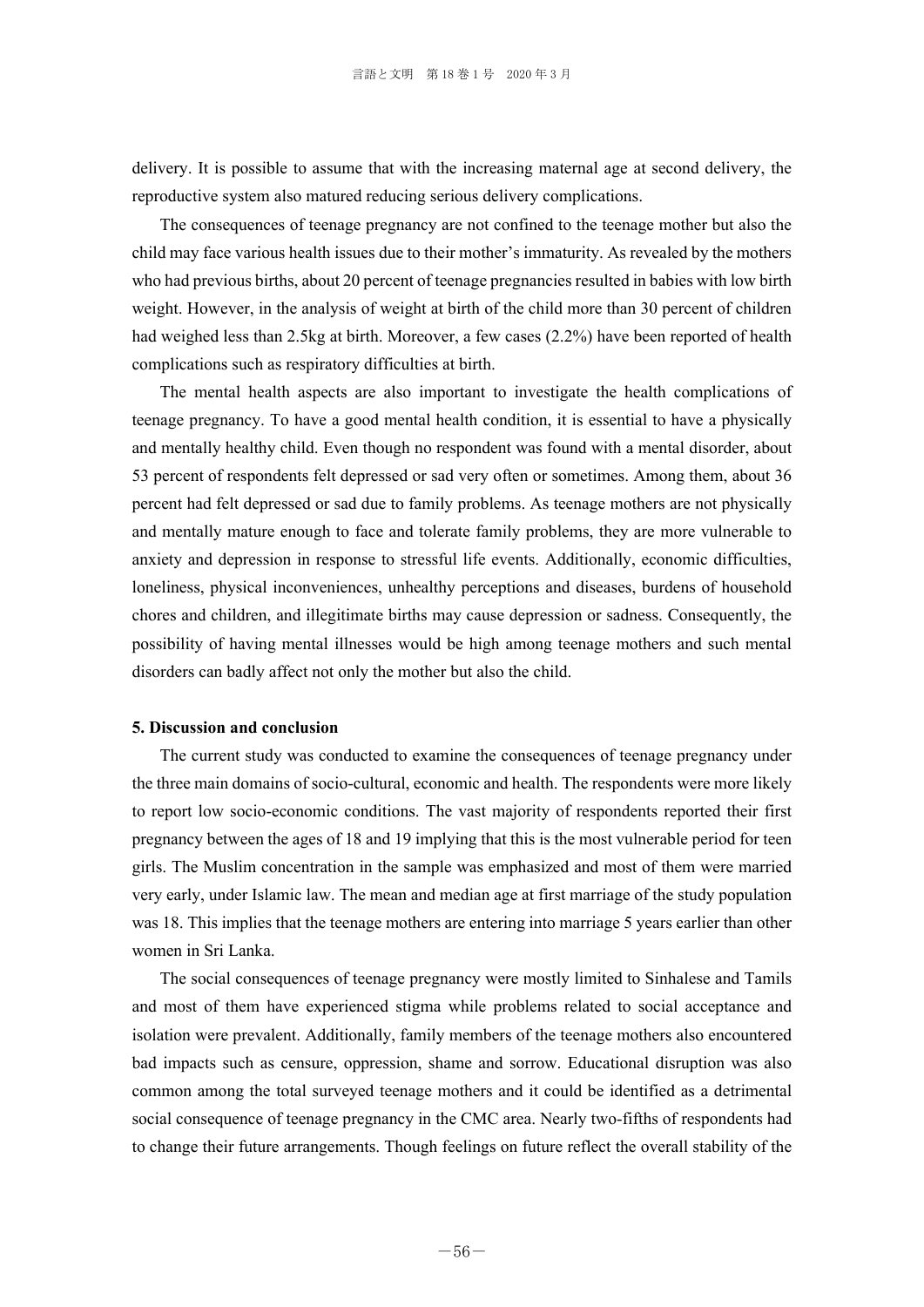family, a notable proportion of respondents were worried about their future while one fifth of the study population had cultural issues such as social censures, negative perceptions, and mentally oppressive situations. Thus, the current study has been able to explore various social consequences and their ethnic aspects which may be unique to Sri Lanka and have not been described previously.

The vast majority of respondents were not employed due to the spouses' or partners' opposition and more than three fourths of them had never been in any kind of job training. Thus, the reduced employability of teen mothers was emphasized with their low educational and professional qualifications. Likewise, most respondents were financially dependent on their spouse or partner. A small number of employed respondents and their spouses were mostly engaged in primary jobs in the private sector. According to Sri Lankan Household Income and Expenditure Survey in 2012/13, the average monthly household income and expenditure is Rs. 46,207 and Rs. 40,887 respectively (Department of Census and Statistics, 2013). Compared to the national average, the vast majority of respondents in the current study had significantly lower incomes and expenditure levels. Consequently, more than half of the respondents revealed that they had economic difficulties. However, the Muslim population showed much less disclosure of economic difficulties in the current study. This might be due to the fact that Muslim teenagers were more likely to visit the antenatal clinic accompanied by husbands and/or mothers-in-law.

The majority of respondents were not at optimum BMI levels and undernutrition was very prevalent among them. Furthermore, some teenage mothers had specific diseases such as gestational hypertension, maternal diabetes and anemia. A significant proportion of respondents were worried that their health condition was worse relative to their peers. Though the effect of social consequences varied by ethnicity, health consequences were commonly reported.

According to the antenatal care circular in Sri Lanka, even low risk mothers are required to attend the clinic within 6 to 8 weeks of pregnancy (Ministry of Health, 2014). Despite that, delayed initiation of antenatal care was very common among teenage mothers. Additionally, perceived delivery complications were very prevalent among the respondents while a significant proportion of respondents had low weight babies.

As an Asian country, the acceptability of unmarried motherhood and early marriages is low in Sri Lanka (except among the Muslim population). Therefore, teenage motherhood is a socially inflicted hazard for an unmarried mother and such a mother is more vulnerable to serious emotional problems. Their suffering mentality and physical immaturity can badly affect both mother and child with emerging issues of physical and mental well-being.

The above findings suggest several policy implications, such as introducing teenage pregnancy prevention programs, awareness programs on negative consequences of teenage pregnancy, increasing the minimum legal age of marriage for Muslims and taking necessary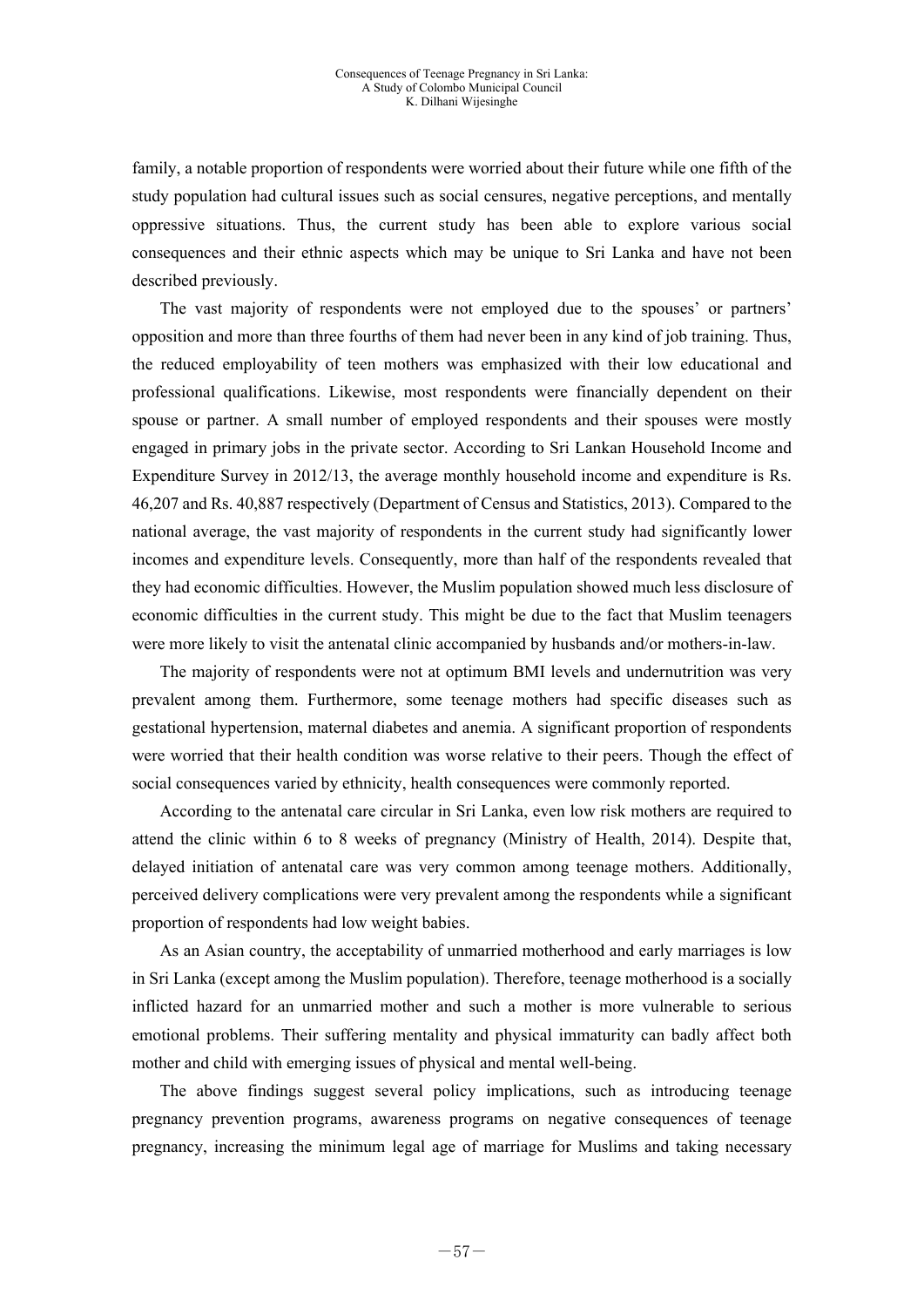actions to stop child marriages. Likewise, most teenage mothers were rarely employed due to their reduced employability and husbands' opposition. Providing vocational training opportunities and teenage couple counselling programs to manage conflicts relating to employment would offer them pathways out of poverty.

Finally, two limitations of this study need to be acknowledged. First, the data analysis of this study was descriptive. Second, the study could not adequately examine the ethnic differentials in the consequences of teenage pregnancy. There may be many more consequences among Muslim mothers which were kept private, covered up or lied about as most of them were accompanied by husbands and/or mothers-in-law. Even so, the current study attempted to contribute to the existing literature on consequences of teenage pregnancy in a Sri Lankan context and provide suggestions for future research. Thus, ethnicity specific studies on teenage pregnancies with more statistical analysis would be a promising future direction in this area.

#### **References**

- Bhan, N. (2019). "Preventing teenage pregnancy in India to end the cycle of undernutrition," *The Lancet Child & Adolescent Health* 3, 439-40.
- Cunnington, A. J. (2001). "What's so bad about teenage pregnancy?" *BMJ Sexual & Reproductive Health* 27, 36-41.
- Department of Census and Statistics (2009). *Sri Lanka Demographic & Health Survey 2006-07*. Colombo: Department of Census and Statistics.
- ----- (2013). *Household income and expenditure survey-2012/13*. Colombo: Department of Census and Statistics.
- ----- (2015). *Census of Population and Housing- 2012.* Colombo: Department of Census and Statistics.
- De Silva, W. I., Somanatan, A., & Eryagama, V. (2003). "*Adolescent and youth reproductive health in Sri Lanka: Status, Issues, Policies, and Programs,* Health Policy Programme," Institute of Policy Studies of Sri Lanka, 227-31.
- De Silva, W. I. (1998). "Puerperal Morbidity: A Neglected Area of Maternal Health in Sri Lanka," *Social Biology,* 45, 223–45.
- FHB (Family Health Bureau) (2010). *Annual report on family health Sri Lanka 2010*, Family Health Bureau, Ministry of Health, Colombo, Sri Lanka.
- ----- (Unpublished). Ministry of Health, Colombo, Sri Lanka.
- Irvine, H. et al. (1997). "The implications of teenage pregnancy and motherhood for primary health care: Unresolved issues," *British Journal of General Practice* 47, 323-26.
- Littlejohn, P. (1996). "*Young Mothers: A Longitudinal Study of Young Pregnant Women in Victoria,"* 13, Youth Research Centre, The University of Melbourne.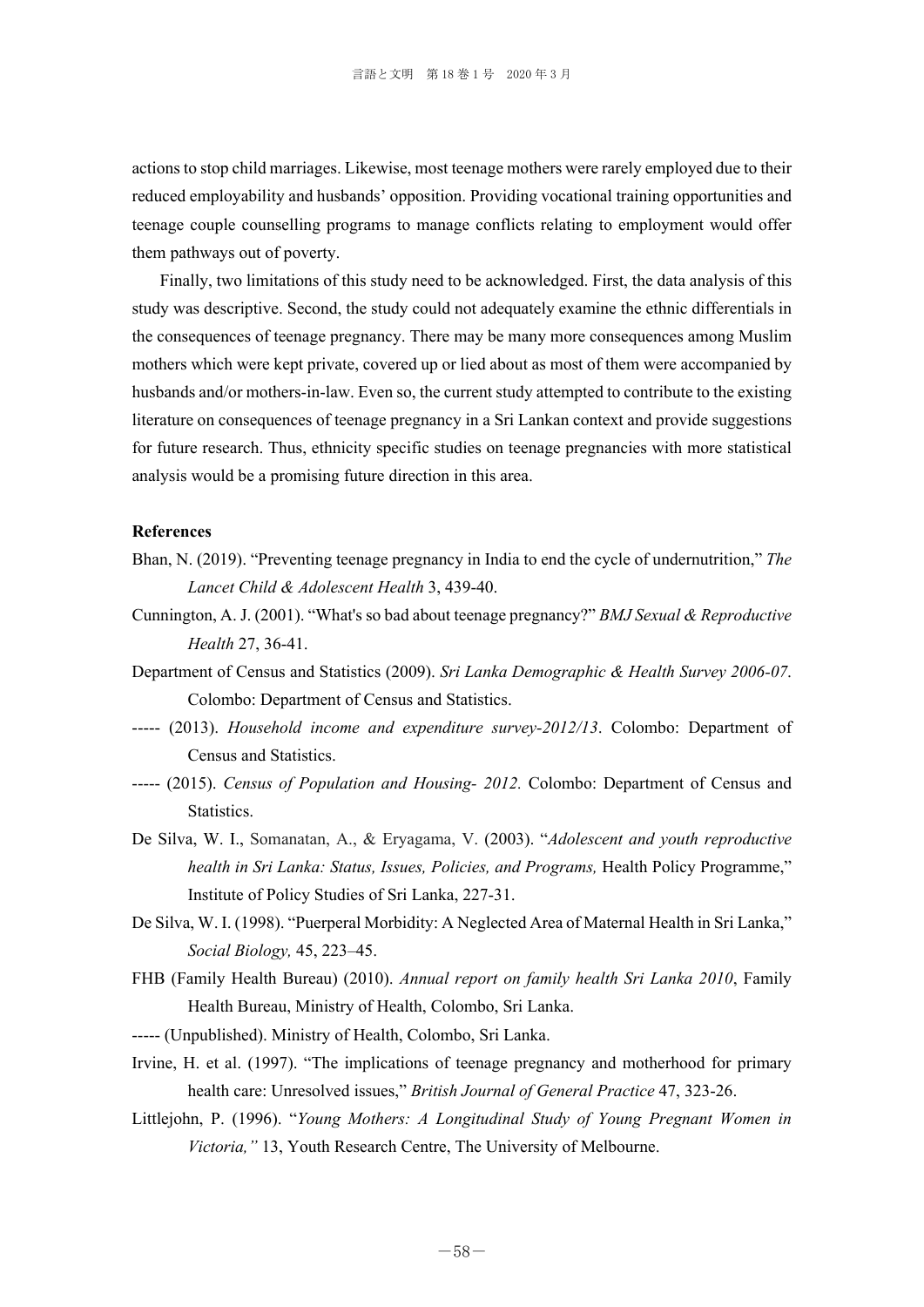- Martin, J. et al. (2005). "*Births: Final Data for 2003*," National vital statistics report. 1-26, [Online] Available from: http://www.cdc.gov/nchs/data/nvsr/nvsr54/ nvsr54\_02.pdf [Accessed 23/01/2014].
- Maynard, R. (1995). "Teenage Childbearing and Welfare Reform: Lessons from a Decade of Demonstration and Evaluation Research," *Children and Youth Services Review* 17, 309- 32, [Online] Available from: http://familyimpactsem inars.org/s\_ wifis05c02.pdf [Accessed 26/04/2013].
- Perera, J.A.P.S. and K.T. Silva (2012). *Barriers for pregnancy support: Experience of slumdwelling pregnant teenagers in Colombo city*, Annual Academic Sessions, Open University of Sri Lanka, Colombo.
- Ministry of Health (2014) *Antenatal Care circular 02-85/2014*, Ministry of Health, Suwasiripaya.
- Muthayya, S. (2009). "Maternal nutrition & low birth weight What is really important?" *The Indian journal of medical research*, 130, 600-8.
- Raatikainen, K., Heiskanen., N., Verkasalo, P. K. & Heinonen, S. (2005). "Good outcome of teenage pregnancies in high-quality maternity care," *European Journal of Public Health* 16, 57-161, [Online] Available from: http://eurpub.oxfordjournals.org/[Accessed 27/03/2013].
- Reid, V. and Meadows-Oliver, M. (2007). "Postpartum Depression in Adolescent Mothers: An Integrative Review of the Literature," *Journal of pediatric health care: official publication of National Association of Pediatric Nurse Associates & Practitioners* 21, 289-98.
- Slowinski, K. (2001). *Unplanned Teenage Pregnancy and the Support Needs of Young Mothers.*  Unplanned teenage pregnancy research project, Department of Human Services.
- UNFPA (2012). *Population Situation Analysis: Sri Lanka*. [Online] Available from:http://unfpa.org/psa/wp-content/uploads/2012/11/Sri-Lanka-Population-Situati on-Analysis.pdf [Accessed 21/03/2013].
- UNICEF (2008). *Young people and family planning: Teenage pregnancy*, [Online] Available from: http://www.unicef.org/malaysia/Teenage\_Pregnancies [Accessed 22/03/2013]
- Ventura, S. J. et al. (2001). "Trends in Pregnancy Rates for the United States, 1976-97: An Update". National vital statistics reports: from the Centers for Disease Control and Prevention, *National Vital Statistics Rep* 49, 1-9.
- WHO (2017). "*Scope and purpose. WHO Intercountry meeting Improvement of the antenatal care in the countries of Eastern Europe and Central Asia*," Tbilisi, Georgia.
- Wijesinghe, K. D. (2018). "Factors Associated with Teenage Pregnancies in Sri Lanka: A Study of the Colombo Municipal Council," *Sri Lanka Journal of Population Studies* 18-19, 67- 79.